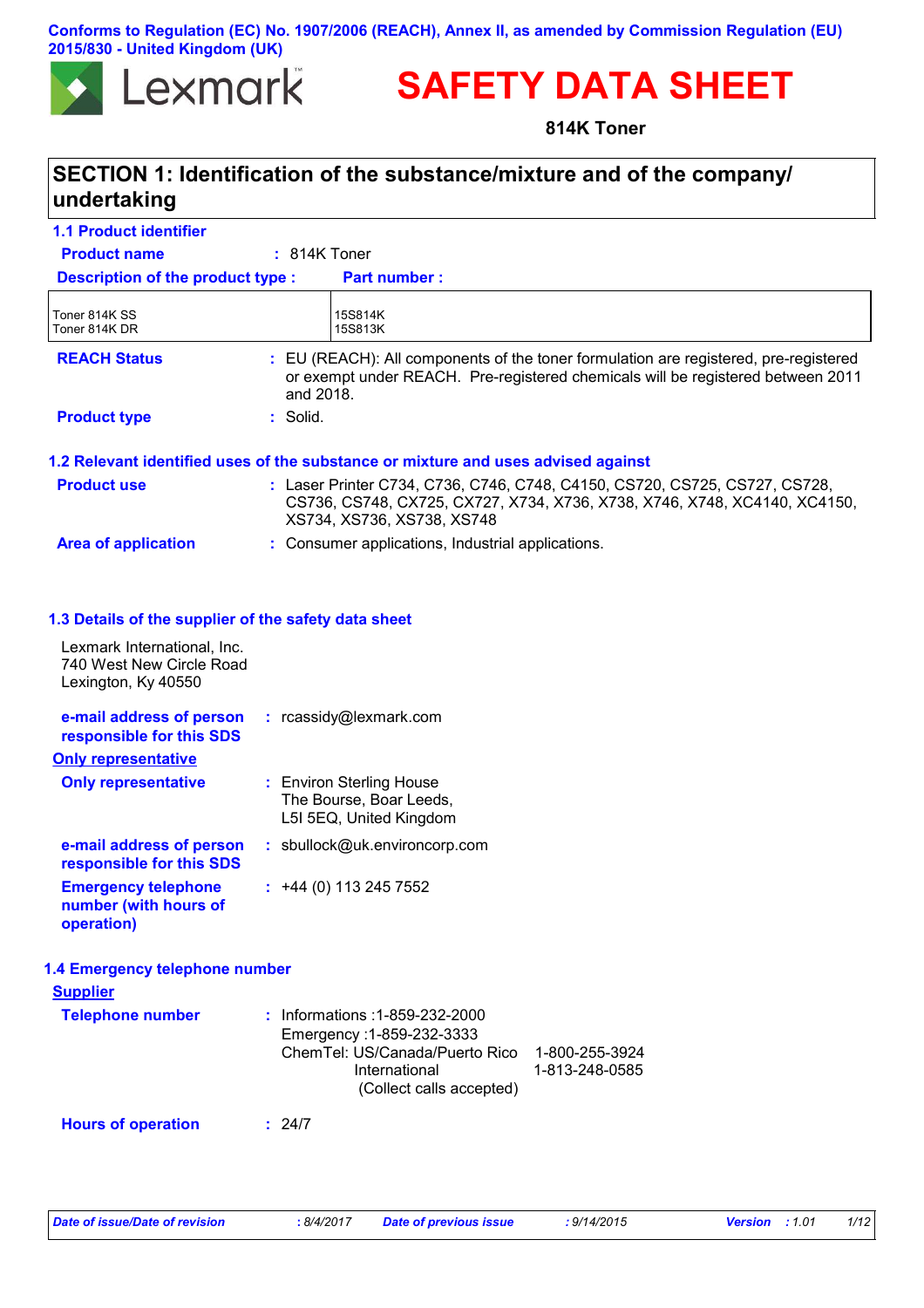# **SECTION 2: Hazards identification**

| 2.1 Classification of the substance or mixture                                                                                                                  |                                                                                                                                                                                                                                                        |
|-----------------------------------------------------------------------------------------------------------------------------------------------------------------|--------------------------------------------------------------------------------------------------------------------------------------------------------------------------------------------------------------------------------------------------------|
| <b>Product definition</b>                                                                                                                                       | : Mixture                                                                                                                                                                                                                                              |
| Not classified.                                                                                                                                                 | <b>Classification according to Regulation (EC) No. 1272/2008 [CLP/GHS]</b>                                                                                                                                                                             |
|                                                                                                                                                                 | The product is not classified as hazardous according to Regulation (EC) 1272/2008 as amended.                                                                                                                                                          |
| <b>Ingredients of unknown</b><br>toxicity                                                                                                                       | : 2.5 percent of the mixture consists of component(s) of unknown oral toxicity<br>2.5 percent of the mixture consists of component(s) of unknown dermal toxicity<br>2.5 percent of the mixture consists of component(s) of unknown inhalation toxicity |
| <b>Ingredients of unknown</b><br>ecotoxicity                                                                                                                    | : Contains 13.3 % of components with unknown hazards to the aquatic environment                                                                                                                                                                        |
|                                                                                                                                                                 | See Section 11 for more detailed information on health effects and symptoms.                                                                                                                                                                           |
| 2.2 Label elements                                                                                                                                              |                                                                                                                                                                                                                                                        |
| <b>Signal word</b>                                                                                                                                              | : No signal word.                                                                                                                                                                                                                                      |
| <b>Hazard statements</b>                                                                                                                                        | : No known significant effects or critical hazards.                                                                                                                                                                                                    |
| <b>Precautionary statements</b>                                                                                                                                 |                                                                                                                                                                                                                                                        |
| General                                                                                                                                                         | : Read label before use. Keep out of reach of children. If medical advice is needed,<br>have product container or label at hand.                                                                                                                       |
| <b>Prevention</b>                                                                                                                                               | : Not applicable.                                                                                                                                                                                                                                      |
| <b>Response</b>                                                                                                                                                 | Not applicable.                                                                                                                                                                                                                                        |
| <b>Storage</b>                                                                                                                                                  | Not applicable.                                                                                                                                                                                                                                        |
| <b>Disposal</b>                                                                                                                                                 | Not applicable.                                                                                                                                                                                                                                        |
| <b>Supplemental label</b><br>elements                                                                                                                           | Not applicable.                                                                                                                                                                                                                                        |
| <b>Annex XVII - Restrictions</b><br>on the manufacture,<br>placing on the market and<br>use of certain dangerous<br>substances, mixtures and<br><b>articles</b> | : Not applicable.                                                                                                                                                                                                                                      |
| <b>Special packaging requirements</b>                                                                                                                           |                                                                                                                                                                                                                                                        |
| <b>Containers to be fitted</b><br>with child-resistant<br>fastenings                                                                                            | : Not applicable.                                                                                                                                                                                                                                      |

### **2.3 Other hazards**

**Other hazards which do : not result in classification** This material is considered hazardous by the OSHA Hazard Communication Standard (29 CFR 1910.1200). COMBUSTIBLE DUSTS

# **SECTION 3: Composition/information on ingredients**

**Tactile warning of danger : Not applicable.** 

| <b>3.2 Mixtures</b>                     | Mixture                         |            |                                               |             |
|-----------------------------------------|---------------------------------|------------|-----------------------------------------------|-------------|
| <b>Product/ingredient name</b>          | <b>Identifiers</b>              | %          | <b>Regulation (EC) No.</b><br>1272/2008 [CLP] | <b>Type</b> |
| Paraffin waxes and Hydrocarbon<br>waxes | EC: 232-315-6<br>CAS: 8002-74-2 | l≥10 - ≤25 | Not classified.                               | $[2]$       |
| Carbon black                            | EC: 215-609-9<br>CAS: 1333-86-4 | ≤10        | Not classified.                               | $[2]$       |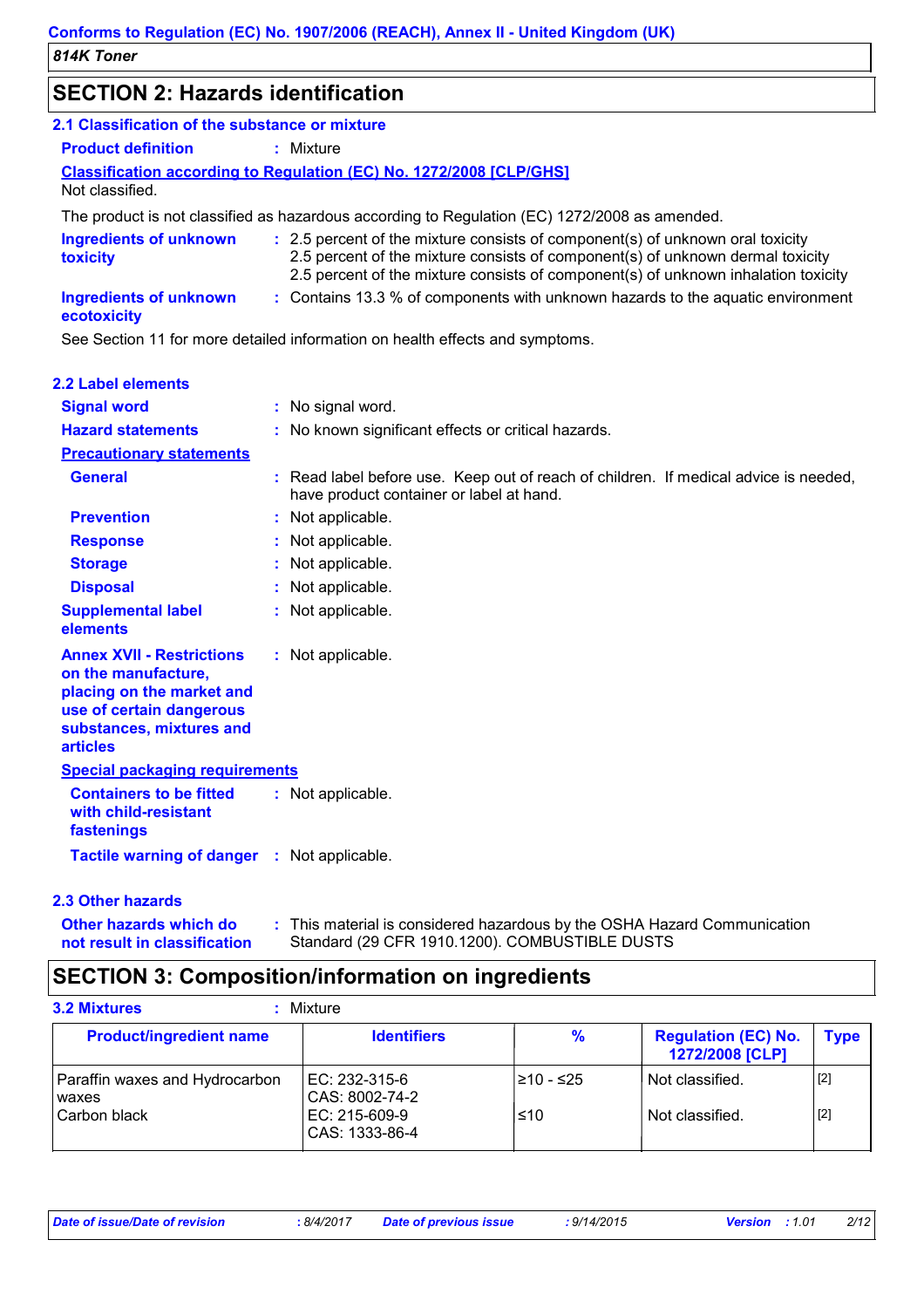*814K Toner*

# **SECTION 3: Composition/information on ingredients**

There are no additional ingredients present which, within the current knowledge of the supplier and in the concentrations applicable, are classified as hazardous to health or the environment, are PBTs, vPvBs or Substances of equivalent concern, or have been assigned a workplace exposure limit and hence require reporting in this section.

### **Type**

[1] Substance classified with a health or environmental hazard

- [2] Substance with a workplace exposure limit
- [3] Substance meets the criteria for PBT according to Regulation (EC) No. 1907/2006, Annex XIII
- [4] Substance meets the criteria for vPvB according to Regulation (EC) No. 1907/2006, Annex XIII
- [5] Substance of equivalent concern
- [6] Additional disclosure due to company policy

Occupational exposure limits, if available, are listed in Section 8.

# **SECTION 4: First aid measures**

#### **:** Immediately flush eyes with plenty of water, occasionally lifting the upper and lower **4.1 Description of first aid measures Eye contact**

|                                   | occurs. | eyelids. Check for and remove any contact lenses. Get medical attention if irritation                                                                                                                                                                                                                                                           |
|-----------------------------------|---------|-------------------------------------------------------------------------------------------------------------------------------------------------------------------------------------------------------------------------------------------------------------------------------------------------------------------------------------------------|
| <b>Inhalation</b>                 |         | : Remove victim to fresh air and keep at rest in a position comfortable for breathing.<br>Get medical attention if symptoms occur.                                                                                                                                                                                                              |
| <b>Skin contact</b>               |         | : Flush contaminated skin with plenty of water. Remove contaminated clothing and<br>shoes. Get medical attention if symptoms occur.                                                                                                                                                                                                             |
| <b>Ingestion</b>                  | occur.  | : Wash out mouth with water. Remove victim to fresh air and keep at rest in a<br>position comfortable for breathing. If material has been swallowed and the exposed<br>person is conscious, give small quantities of water to drink. Do not induce vomiting<br>unless directed to do so by medical personnel. Get medical attention if symptoms |
| <b>Protection of first-aiders</b> |         | : No action shall be taken involving any personal risk or without suitable training.                                                                                                                                                                                                                                                            |

### **4.2 Most important symptoms and effects, both acute and delayed**

### **Potential acute health effects**

| <b>Eye contact</b>           | : No known significant effects or critical hazards. |
|------------------------------|-----------------------------------------------------|
| <b>Inhalation</b>            | : No known significant effects or critical hazards. |
| <b>Skin contact</b>          | : No known significant effects or critical hazards. |
| <b>Ingestion</b>             | : No known significant effects or critical hazards. |
| Over-exposure signs/symptoms |                                                     |
| <b>Eye contact</b>           | : No specific data.                                 |
| <b>Inhalation</b>            | : No specific data.                                 |
| <b>Skin contact</b>          | : No specific data.                                 |
| <b>Ingestion</b>             | : No specific data.                                 |

### **4.3 Indication of any immediate medical attention and special treatment needed**

| <b>Notes to physician</b>  | : Treat symptomatically. Contact poison treatment specialist immediately if large<br>quantities have been ingested or inhaled. |
|----------------------------|--------------------------------------------------------------------------------------------------------------------------------|
| <b>Specific treatments</b> | : No specific treatment.                                                                                                       |

## **SECTION 5: Firefighting measures**

| 5.1 Extinguishing media                |                                                                 |
|----------------------------------------|-----------------------------------------------------------------|
| <b>Suitable extinguishing</b><br>media | : Use an extinguishing agent suitable for the surrounding fire. |
| Unsuitable extinguishing<br>media      | : Do not use water jet.                                         |

*Date of issue/Date of revision* **:** *8/4/2017 Date of previous issue : 9/14/2015 Version : 1.01 3/12*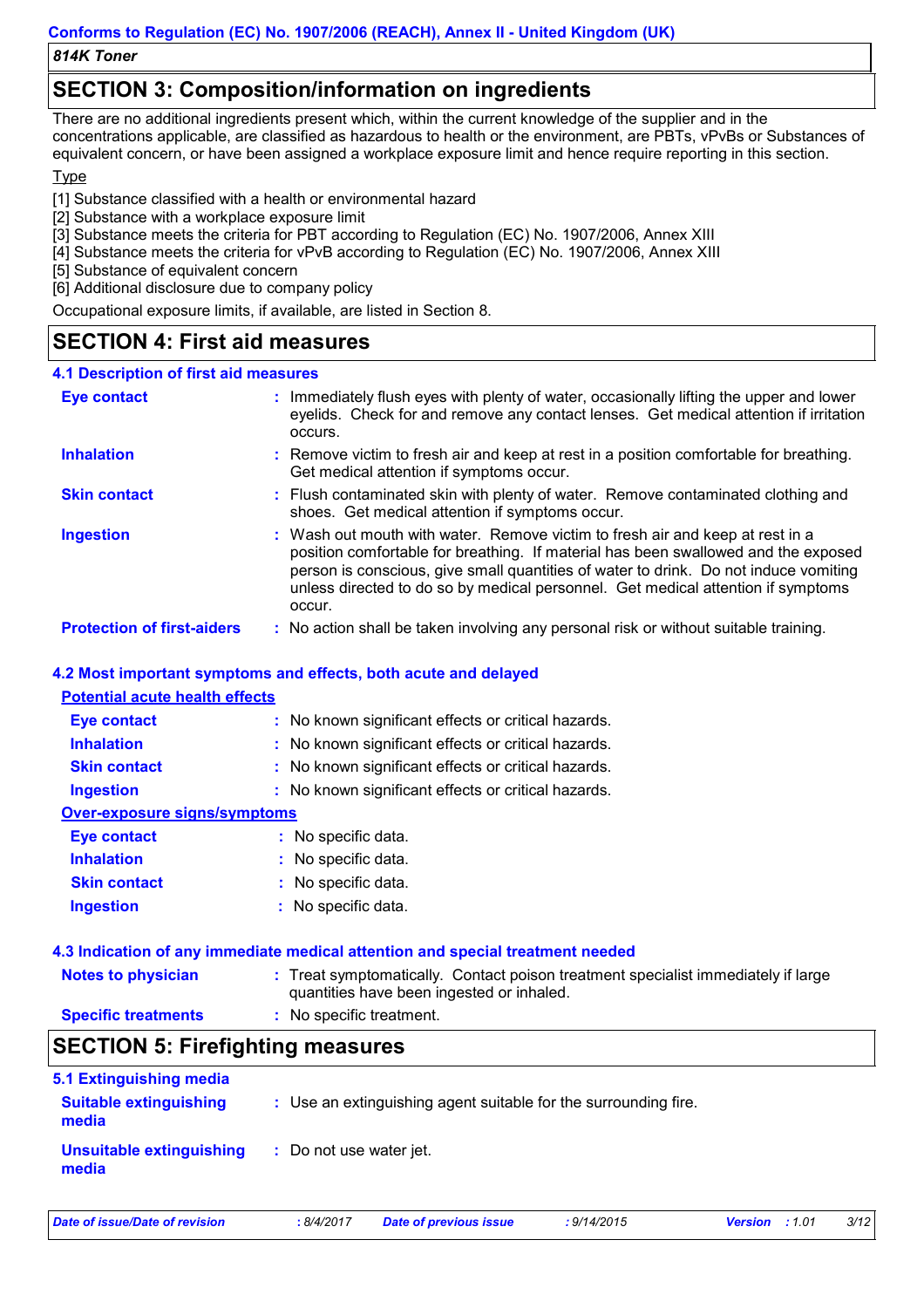# **SECTION 5: Firefighting measures**

| 5.2 Special hazards arising from the substance or mixture |                                                                                                                                                                                                                                                                                                                                                                       |
|-----------------------------------------------------------|-----------------------------------------------------------------------------------------------------------------------------------------------------------------------------------------------------------------------------------------------------------------------------------------------------------------------------------------------------------------------|
| <b>Hazards from the</b><br>substance or mixture           | : No specific fire or explosion hazard.                                                                                                                                                                                                                                                                                                                               |
| <b>Hazardous combustion</b><br>products                   | : Decomposition products may include the following materials:<br>carbon dioxide<br>carbon monoxide<br>metal oxide/oxides                                                                                                                                                                                                                                              |
| 5.3 Advice for firefighters                               |                                                                                                                                                                                                                                                                                                                                                                       |
| <b>Special precautions for</b><br>fire-fighters           | : Promptly isolate the scene by removing all persons from the vicinity of the incident if<br>there is a fire. No action shall be taken involving any personal risk or without<br>suitable training.                                                                                                                                                                   |
| <b>Special protective</b><br>equipment for fire-fighters  | : Fire-fighters should wear appropriate protective equipment and self-contained<br>breathing apparatus (SCBA) with a full face-piece operated in positive pressure<br>mode. Clothing for fire-fighters (including helmets, protective boots and gloves)<br>conforming to European standard EN 469 will provide a basic level of protection for<br>chemical incidents. |

### **SECTION 6: Accidental release measures**

|                                                          | 6.1 Personal precautions, protective equipment and emergency procedures                                                                                                                                                                                                            |
|----------------------------------------------------------|------------------------------------------------------------------------------------------------------------------------------------------------------------------------------------------------------------------------------------------------------------------------------------|
| For non-emergency<br>personnel                           | : No action shall be taken involving any personal risk or without suitable training.<br>Evacuate surrounding areas. Keep unnecessary and unprotected personnel from<br>entering. Do not touch or walk through spilt material. Put on appropriate personal<br>protective equipment. |
|                                                          | For emergency responders : If specialised clothing is required to deal with the spillage, take note of any<br>information in Section 8 on suitable and unsuitable materials. See also the<br>information in "For non-emergency personnel".                                         |
| <b>6.2 Environmental</b><br>precautions                  | : Avoid dispersal of spilt material and runoff and contact with soil, waterways, drains<br>and sewers. Inform the relevant authorities if the product has caused environmental<br>pollution (sewers, waterways, soil or air).                                                      |
| 6.3 Methods and material for containment and cleaning up |                                                                                                                                                                                                                                                                                    |
| <b>Small spill</b>                                       | : Move containers from spill area. Vacuum or sweep up material and place in a<br>designated, labelled waste container. Dispose of via a licensed waste disposal<br>contractor.                                                                                                     |
| <b>Large spill</b>                                       | : Move containers from spill area. Prevent entry into sewers, water courses,<br>basements or confined areas. Vacuum or sweep up material and place in a<br>designated, labelled waste container. Dispose of via a licensed waste disposal<br>contractor.                           |
| <b>6.4 Reference to other</b><br><b>sections</b>         | : See Section 1 for emergency contact information.<br>See Section 8 for information on appropriate personal protective equipment.<br>See Section 13 for additional waste treatment information.                                                                                    |

# **SECTION 7: Handling and storage**

The information in this section contains generic advice and guidance. The list of Identified Uses in Section 1 should be consulted for any available use-specific information provided in the Exposure Scenario(s).

### **7.1 Precautions for safe handling**

**Protective measures : Put on appropriate personal protective equipment (see Section 8). Prevent toner** dust from being released into the air.

|  | Date of issue/Date of revision |  |  |
|--|--------------------------------|--|--|
|  |                                |  |  |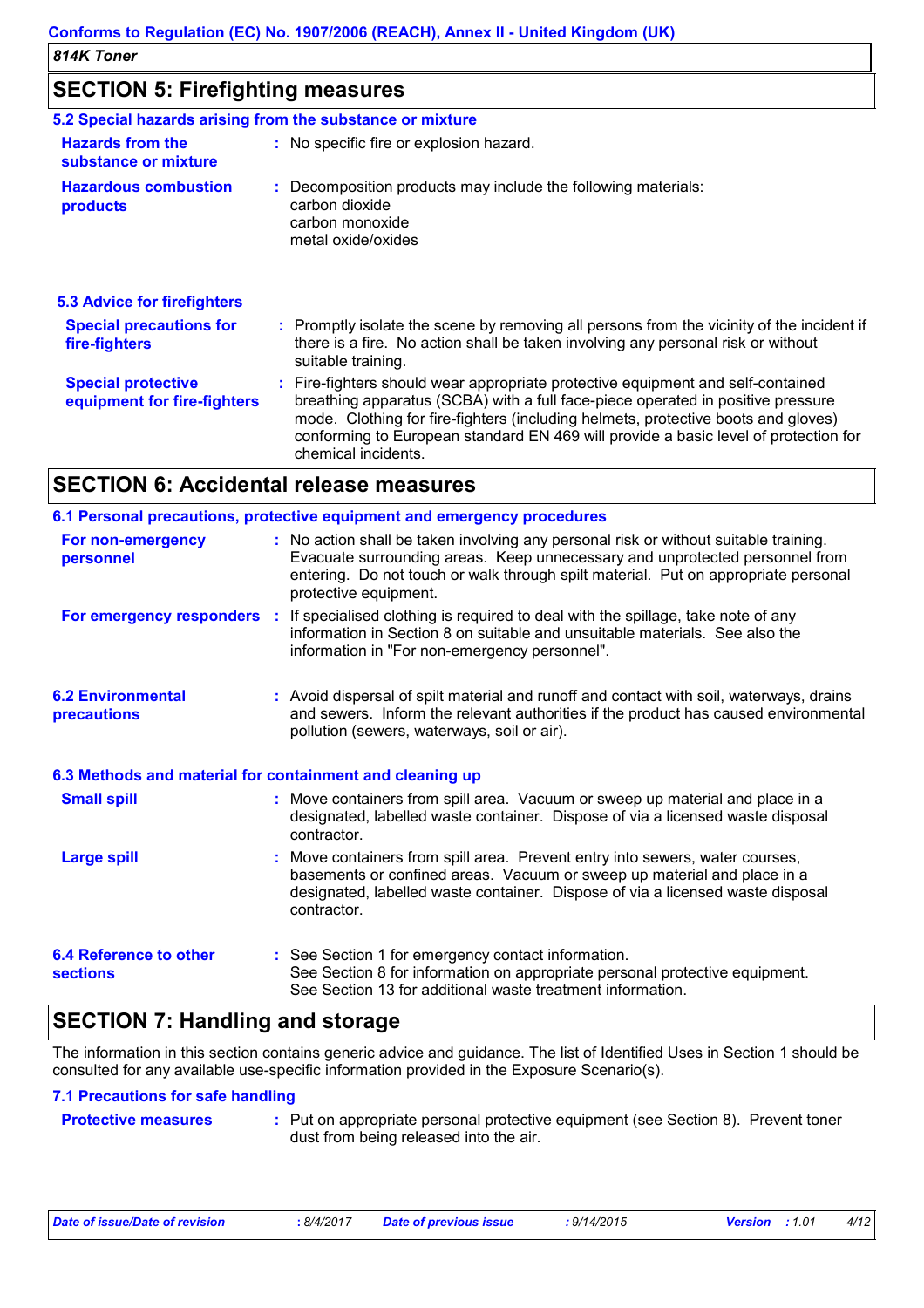# **SECTION 7: Handling and storage**

| : Eating, drinking and smoking should be prohibited in areas where this material is<br>handled, stored and processed. Workers should wash hands and face before<br>eating, drinking and smoking. Remove contaminated clothing and protective<br>equipment before entering eating areas. See also Section 8 for additional<br>information on hygiene measures.                                                                                                                                                                                                                       |
|-------------------------------------------------------------------------------------------------------------------------------------------------------------------------------------------------------------------------------------------------------------------------------------------------------------------------------------------------------------------------------------------------------------------------------------------------------------------------------------------------------------------------------------------------------------------------------------|
| : Store in accordance with local regulations. Store in original container protected<br>from direct sunlight in a dry, cool and well-ventilated area, away from incompatible<br>materials (see Section 10) and food and drink. Keep container tightly closed and<br>sealed until ready for use. Containers that have been opened must be carefully<br>resealed and kept upright to prevent leakage. Do not store in unlabelled containers.<br>Use appropriate containment to avoid environmental contamination. See Section 10<br>for incompatible materials before handling or use. |
|                                                                                                                                                                                                                                                                                                                                                                                                                                                                                                                                                                                     |
| : Not available.                                                                                                                                                                                                                                                                                                                                                                                                                                                                                                                                                                    |
| : Not available.                                                                                                                                                                                                                                                                                                                                                                                                                                                                                                                                                                    |
|                                                                                                                                                                                                                                                                                                                                                                                                                                                                                                                                                                                     |

# **SECTION 8: Exposure controls/personal protection**

The information in this section contains generic advice and guidance. Information is provided based on typical anticipated uses of the product. Additional measures might be required for bulk handling or other uses that could significantly increase worker exposure or environmental releases.

### **8.1 Control parameters**

 $\mathbf{r}$ 

### **Occupational exposure limits**

| <b>Product/ingredient name</b>                       |               |                                                                                                                                                                                                                                                                                                                                                                                                                                                                                                                                                                                                                                                                                                                                                                                                                                                                                                                                                                                                                     | <b>Exposure limit values</b> |                |  |      |  |
|------------------------------------------------------|---------------|---------------------------------------------------------------------------------------------------------------------------------------------------------------------------------------------------------------------------------------------------------------------------------------------------------------------------------------------------------------------------------------------------------------------------------------------------------------------------------------------------------------------------------------------------------------------------------------------------------------------------------------------------------------------------------------------------------------------------------------------------------------------------------------------------------------------------------------------------------------------------------------------------------------------------------------------------------------------------------------------------------------------|------------------------------|----------------|--|------|--|
| Paraffin waxes and Hydrocarbon waxes<br>Carbon black |               | EH40/2005 WELs (United Kingdom (UK), 12/2011).<br>STEL: 6 mg/m <sup>3</sup> 15 minutes. Form: Fume<br>TWA: 2 mg/m <sup>3</sup> 8 hours. Form: Fume<br>EH40/2005 WELs (United Kingdom (UK), 12/2011).<br>STEL: 7 mg/m <sup>3</sup> 15 minutes.<br>TWA: 3.5 mg/m <sup>3</sup> 8 hours.                                                                                                                                                                                                                                                                                                                                                                                                                                                                                                                                                                                                                                                                                                                                |                              |                |  |      |  |
| <b>Recommended monitoring</b><br>procedures          | required.     | If this product contains ingredients with exposure limits, personal, workplace<br>atmosphere or biological monitoring may be required to determine the effectiveness<br>of the ventilation or other control measures and/or the necessity to use respiratory<br>protective equipment. Reference should be made to monitoring standards, such as<br>the following: European Standard EN 689 (Workplace atmospheres - Guidance for<br>the assessment of exposure by inhalation to chemical agents for comparison with<br>limit values and measurement strategy) European Standard EN 14042 (Workplace<br>atmospheres - Guide for the application and use of procedures for the assessment<br>of exposure to chemical and biological agents) European Standard EN 482<br>(Workplace atmospheres - General requirements for the performance of procedures<br>for the measurement of chemical agents) Reference to national guidance<br>documents for methods for the determination of hazardous substances will also be |                              |                |  |      |  |
| <b>DNELS/DMELS</b><br>No DNELs/DMELs available.      |               |                                                                                                                                                                                                                                                                                                                                                                                                                                                                                                                                                                                                                                                                                                                                                                                                                                                                                                                                                                                                                     |                              |                |  |      |  |
| <b>PNECs</b><br>No PNECs available                   |               |                                                                                                                                                                                                                                                                                                                                                                                                                                                                                                                                                                                                                                                                                                                                                                                                                                                                                                                                                                                                                     |                              |                |  |      |  |
| <b>8.2 Exposure controls</b>                         |               |                                                                                                                                                                                                                                                                                                                                                                                                                                                                                                                                                                                                                                                                                                                                                                                                                                                                                                                                                                                                                     |                              |                |  |      |  |
| <b>Appropriate engineering</b><br>controls           | contaminants. | : Good general ventilation should be sufficient to control worker exposure to airborne                                                                                                                                                                                                                                                                                                                                                                                                                                                                                                                                                                                                                                                                                                                                                                                                                                                                                                                              |                              |                |  |      |  |
| <b>Date of issue/Date of revision</b>                | : 8/4/2017    | <b>Date of previous issue</b>                                                                                                                                                                                                                                                                                                                                                                                                                                                                                                                                                                                                                                                                                                                                                                                                                                                                                                                                                                                       | : 9/14/2015                  | Version : 1.01 |  | 5/12 |  |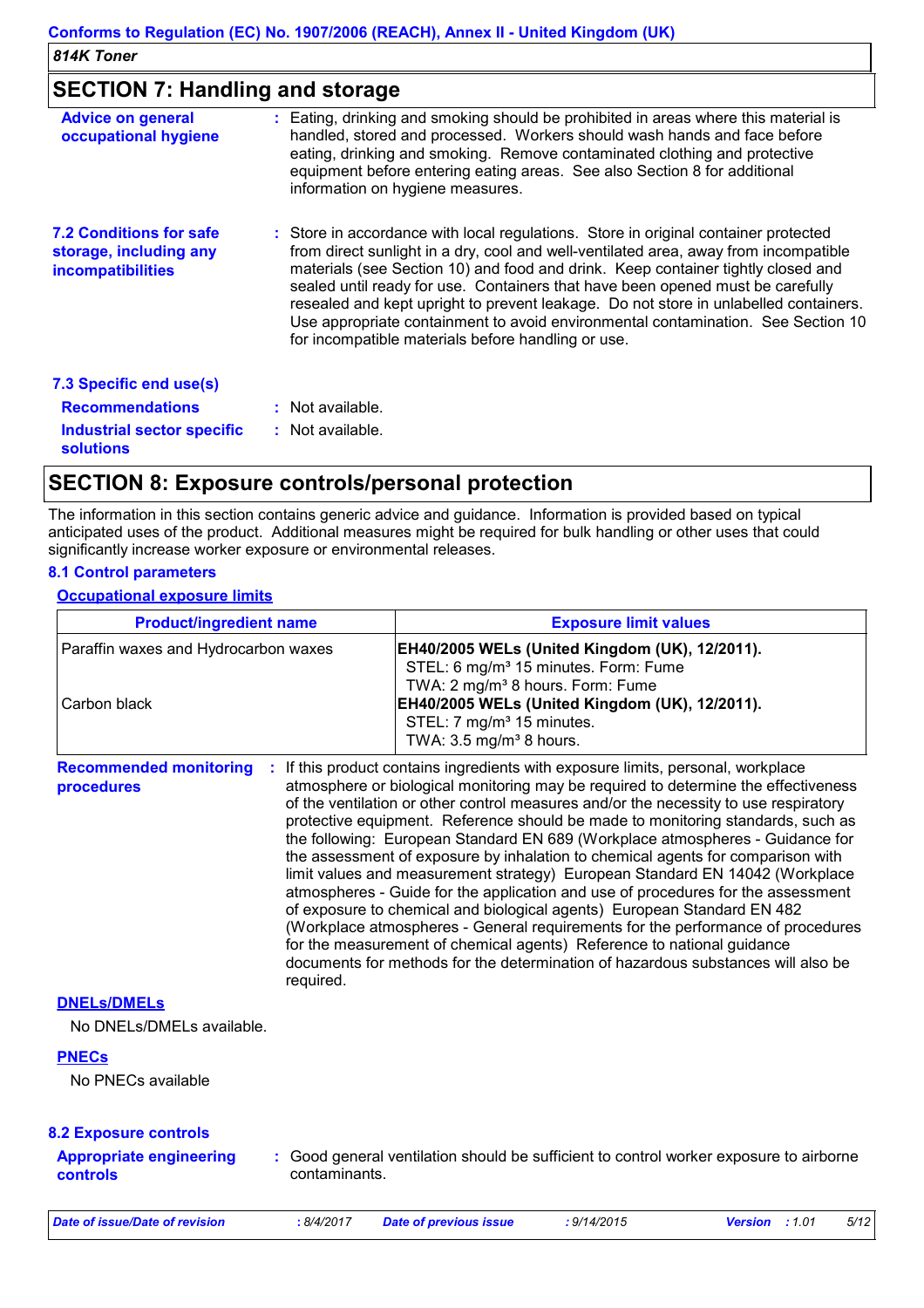# **SECTION 8: Exposure controls/personal protection**

| <b>Individual protection measures</b>            |                                                                                                                                                                                                                                                                                                                                                                                                   |
|--------------------------------------------------|---------------------------------------------------------------------------------------------------------------------------------------------------------------------------------------------------------------------------------------------------------------------------------------------------------------------------------------------------------------------------------------------------|
| <b>Hygiene measures</b>                          | : Wash hands, forearms and face thoroughly after handling chemical products,<br>before eating, smoking and using the lavatory and at the end of the working period.<br>Appropriate techniques should be used to remove potentially contaminated clothing.<br>Wash contaminated clothing before reusing. Ensure that eyewash stations and<br>safety showers are close to the workstation location. |
| <b>Eye/face protection</b>                       | Safety eyewear complying with an approved standard should be used when a risk<br>assessment indicates this is necessary to avoid exposure to liquid splashes, mists,<br>gases or dusts. If contact is possible, the following protection should be worn,<br>unless the assessment indicates a higher degree of protection: safety glasses with<br>side-shields.                                   |
| <b>Skin protection</b>                           |                                                                                                                                                                                                                                                                                                                                                                                                   |
| <b>Hand protection</b>                           | : Chemical-resistant, impervious gloves complying with an approved standard should<br>be worn at all times when handling chemical products if a risk assessment indicates<br>this is necessary.                                                                                                                                                                                                   |
| <b>Body protection</b>                           | Personal protective equipment for the body should be selected based on the task<br>being performed and the risks involved and should be approved by a specialist<br>before handling this product.                                                                                                                                                                                                 |
| <b>Other skin protection</b>                     | Appropriate footwear and any additional skin protection measures should be<br>selected based on the task being performed and the risks involved and should be<br>approved by a specialist before handling this product.                                                                                                                                                                           |
| <b>Respiratory protection</b>                    | Based on the hazard and potential for exposure, select a respirator that meets the<br>appropriate standard or certification. Respirators must be used according to a<br>respiratory protection program to ensure proper fitting, training, and other important<br>aspects of use.                                                                                                                 |
| <b>Environmental exposure</b><br><b>controls</b> | Emissions from ventilation or work process equipment should be checked to<br>÷<br>ensure they comply with the requirements of environmental protection legislation.<br>In some cases, fume scrubbers, filters or engineering modifications to the process<br>equipment will be necessary to reduce emissions to acceptable levels.                                                                |

# **SECTION 9: Physical and chemical properties**

| 9.1 Information on basic physical and chemical properties         |                                                                   |
|-------------------------------------------------------------------|-------------------------------------------------------------------|
| <b>Appearance</b>                                                 |                                                                   |
| <b>Physical state</b>                                             | : Solid. [Finely divided solid.]                                  |
| <b>Colour</b>                                                     | $:$ Black.                                                        |
| <b>Odour</b>                                                      | : Faint odour. (Plastic.)                                         |
| <b>Odour threshold</b>                                            | : Not available.                                                  |
| pH                                                                | : Not applicable.                                                 |
| <b>Melting point/freezing point</b>                               | : Not available.                                                  |
| Initial boiling point and<br>boiling range                        | : Not available.                                                  |
| <b>Flash point</b>                                                | : Closed cup: Not applicable.                                     |
| <b>Evaporation rate</b>                                           | : Not applicable.                                                 |
| <b>Flammability (solid, gas)</b>                                  | : Not available.                                                  |
| <b>Upper/lower flammability or</b><br>explosive limits            | : Not available.                                                  |
| <b>Vapour pressure</b>                                            | $:$ Not available.                                                |
| <b>Vapour density</b>                                             | : Not applicable.                                                 |
| <b>Relative density</b>                                           | : Not determined.                                                 |
| <b>Solubility(ies)</b>                                            | : Insoluble in the following materials: cold water and hot water. |
| <b>Partition coefficient: n-octanol/: Not available.</b><br>water |                                                                   |
|                                                                   |                                                                   |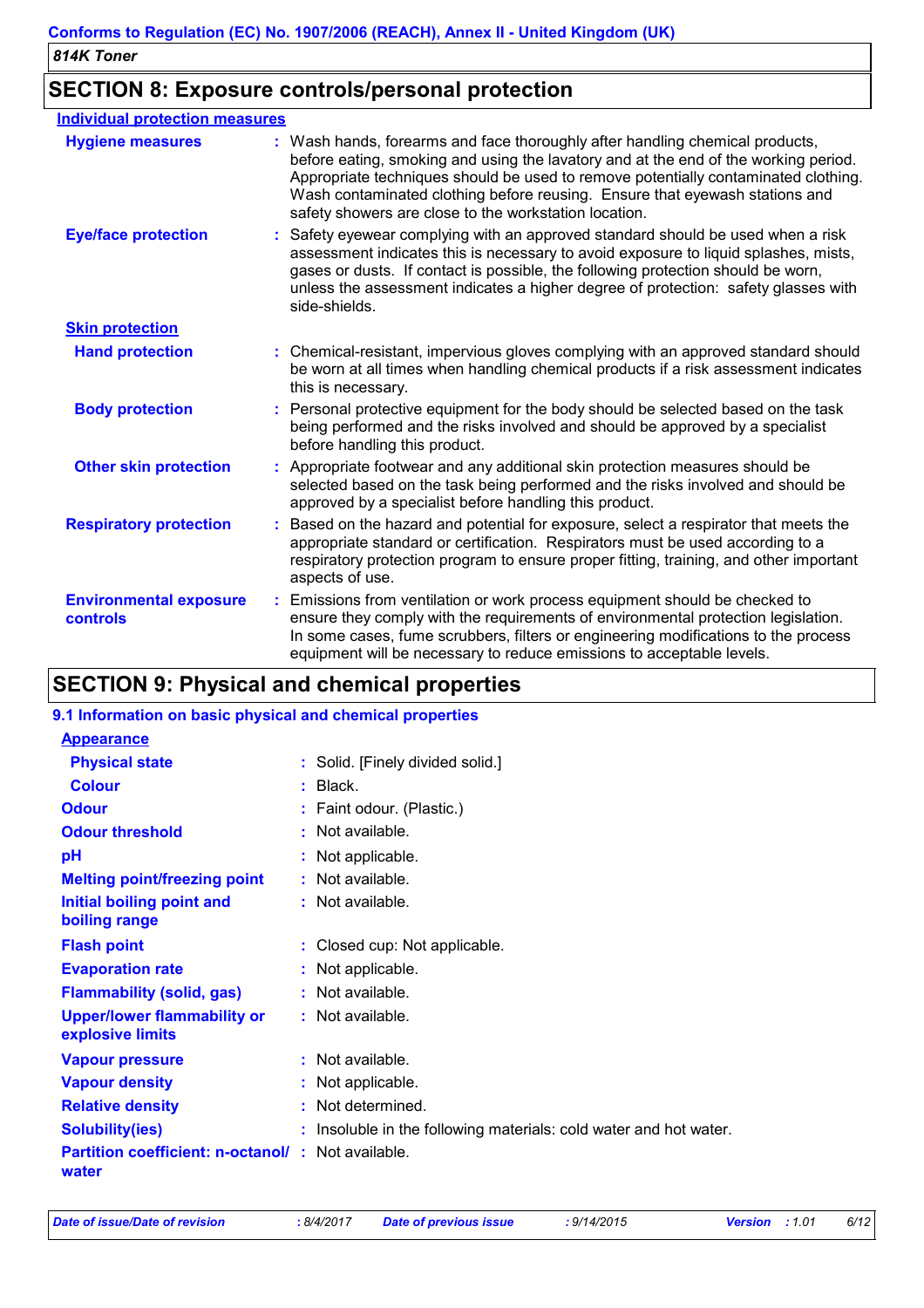# **SECTION 9: Physical and chemical properties**

| <b>Auto-ignition temperature</b> | $:$ Not available. |
|----------------------------------|--------------------|
| <b>Decomposition temperature</b> | : Not available.   |
| <b>Viscosity</b>                 | : Not available.   |
| <b>Explosive properties</b>      | : Not available.   |
| <b>Oxidising properties</b>      | : Not available.   |

### **9.2 Other information**

 $\mathbf{I}$ 

No additional information.

| <b>SECTION 10: Stability and reactivity</b>       |                                                                                                           |  |
|---------------------------------------------------|-----------------------------------------------------------------------------------------------------------|--|
| <b>10.1 Reactivity</b>                            | : No specific test data related to reactivity available for this product or its ingredients.              |  |
| <b>10.2 Chemical stability</b>                    | : The product is stable.                                                                                  |  |
| <b>10.3 Possibility of</b><br>hazardous reactions | : Under normal conditions of storage and use, hazardous reactions will not occur.                         |  |
| <b>10.4 Conditions to avoid</b>                   | : No specific data.                                                                                       |  |
| 10.5 Incompatible materials                       | : No specific data.                                                                                       |  |
| <b>10.6 Hazardous</b><br>decomposition products   | : Under normal conditions of storage and use, hazardous decomposition products<br>should not be produced. |  |

# **SECTION 11: Toxicological information**

### **11.1 Information on toxicological effects**

### **Acute toxicity**

| <b>Product/ingredient name</b>  | <b>Result</b>                                                                                                                                                                                                                                                                                                                                                                                                                                              | <b>Species</b> | <b>Dose</b> | <b>Exposure</b> |
|---------------------------------|------------------------------------------------------------------------------------------------------------------------------------------------------------------------------------------------------------------------------------------------------------------------------------------------------------------------------------------------------------------------------------------------------------------------------------------------------------|----------------|-------------|-----------------|
| 814K Toner                      | LC50 Inhalation Dusts and<br>mists                                                                                                                                                                                                                                                                                                                                                                                                                         | Rat            | >5000 mg/l  | 4 hours         |
|                                 | LD50 Oral                                                                                                                                                                                                                                                                                                                                                                                                                                                  | Rat            | >5000 mg/kg |                 |
| <b>Conclusion/Summary</b>       | $:$ Not available.                                                                                                                                                                                                                                                                                                                                                                                                                                         |                |             |                 |
| <b>Acute toxicity estimates</b> |                                                                                                                                                                                                                                                                                                                                                                                                                                                            |                |             |                 |
| Not available.                  |                                                                                                                                                                                                                                                                                                                                                                                                                                                            |                |             |                 |
| <b>Irritation/Corrosion</b>     |                                                                                                                                                                                                                                                                                                                                                                                                                                                            |                |             |                 |
| <b>Conclusion/Summary</b>       | : Not available.                                                                                                                                                                                                                                                                                                                                                                                                                                           |                |             |                 |
| <b>Sensitiser</b>               |                                                                                                                                                                                                                                                                                                                                                                                                                                                            |                |             |                 |
| <b>Conclusion/Summary</b>       | : Not available.                                                                                                                                                                                                                                                                                                                                                                                                                                           |                |             |                 |
| <b>Mutagenicity</b>             |                                                                                                                                                                                                                                                                                                                                                                                                                                                            |                |             |                 |
| <b>Conclusion/Summary</b>       | : Not mutagenic in Ames test.                                                                                                                                                                                                                                                                                                                                                                                                                              |                |             |                 |
| <b>Carcinogenicity</b>          |                                                                                                                                                                                                                                                                                                                                                                                                                                                            |                |             |                 |
| <b>Conclusion/Summary</b>       | : Low acute inhalation toxicity. As with exposure to high concentrations of any dust,<br>minimal irritation of the respiratory tract may occur. Pure carbon black and titanium<br>dioxide, minor components of this product, has been listed by IARC as a group 2B<br>(possible carcinogen). This classification is based on rat "lung particulate overload"<br>studies performed with airborne particulate. Toner is not listed by IARC, NTP, or<br>OSHA. |                |             |                 |
| <b>Reproductive toxicity</b>    |                                                                                                                                                                                                                                                                                                                                                                                                                                                            |                |             |                 |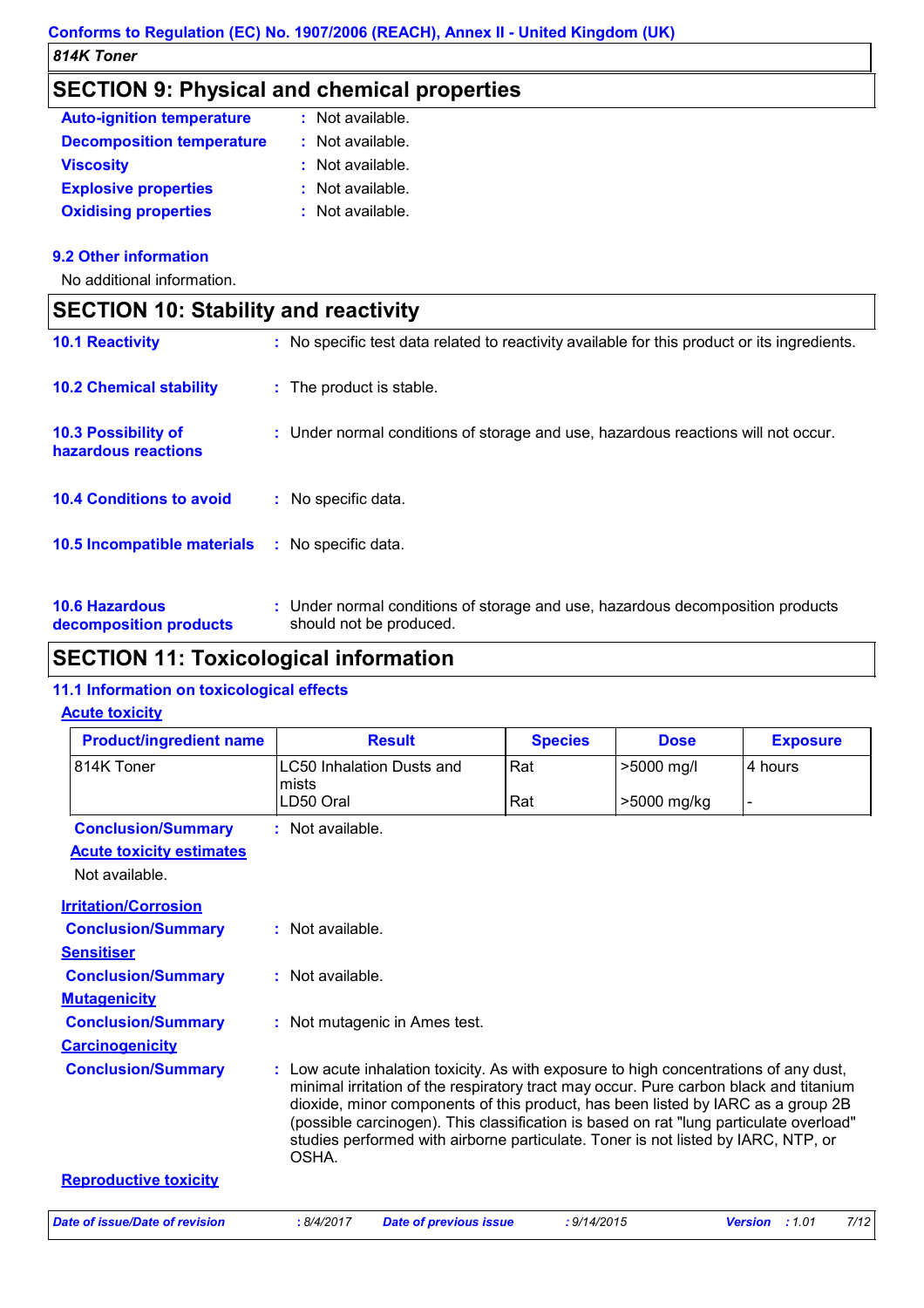| SECTION 11: Toxicological information                                                                                                      |                                                                                                            |
|--------------------------------------------------------------------------------------------------------------------------------------------|------------------------------------------------------------------------------------------------------------|
| <b>Conclusion/Summary</b><br><b>Teratogenicity</b><br><b>Conclusion/Summary</b><br><b>Specific target organ toxicity (single exposure)</b> | : Not available.<br>: Not available.                                                                       |
| Not available.                                                                                                                             |                                                                                                            |
| <b>Specific target organ toxicity (repeated exposure)</b>                                                                                  |                                                                                                            |
| Not available.                                                                                                                             |                                                                                                            |
| <b>Aspiration hazard</b><br>Not available.                                                                                                 |                                                                                                            |
| <b>Information on likely</b><br>routes of exposure                                                                                         | : Routes of entry anticipated: Dermal, Inhalation.                                                         |
| <b>Potential acute health effects</b>                                                                                                      |                                                                                                            |
| <b>Inhalation</b>                                                                                                                          | : No known significant effects or critical hazards.                                                        |
| <b>Ingestion</b>                                                                                                                           | : No known significant effects or critical hazards.                                                        |
| <b>Skin contact</b>                                                                                                                        | : No known significant effects or critical hazards.                                                        |
| <b>Eye contact</b>                                                                                                                         | : No known significant effects or critical hazards.                                                        |
|                                                                                                                                            | Symptoms related to the physical, chemical and toxicological characteristics                               |
| <b>Inhalation</b>                                                                                                                          | : No specific data.                                                                                        |
| <b>Ingestion</b>                                                                                                                           | : No specific data.                                                                                        |
| <b>Skin contact</b>                                                                                                                        | : No specific data.                                                                                        |
| <b>Eye contact</b>                                                                                                                         | : No specific data.                                                                                        |
|                                                                                                                                            | Delayed and immediate effects as well as chronic effects from short and long-term exposure                 |
| <b>Short term exposure</b>                                                                                                                 |                                                                                                            |
| <b>Potential immediate</b><br>effects                                                                                                      | : Not available.                                                                                           |
| <b>Potential delayed effects : Not available.</b>                                                                                          |                                                                                                            |
| <b>Long term exposure</b>                                                                                                                  |                                                                                                            |
| <b>Potential immediate</b><br>effects                                                                                                      | : Not available.                                                                                           |
| <b>Potential delayed effects : Not available.</b>                                                                                          |                                                                                                            |
| <b>Potential chronic health effects</b>                                                                                                    |                                                                                                            |
| Not available.                                                                                                                             |                                                                                                            |
| <b>Conclusion/Summary</b>                                                                                                                  | : Not available.                                                                                           |
| <b>General</b>                                                                                                                             | : No known significant effects or critical hazards.                                                        |
| <b>Carcinogenicity</b>                                                                                                                     | : No known significant effects or critical hazards.                                                        |
| <b>Mutagenicity</b>                                                                                                                        | : No known significant effects or critical hazards. Toner is negative (nonmutagenic)<br>in the Ames assay. |
| <b>Teratogenicity</b>                                                                                                                      | : No known significant effects or critical hazards.                                                        |
| <b>Developmental effects</b>                                                                                                               | : No known significant effects or critical hazards.                                                        |
| <b>Fertility effects</b>                                                                                                                   | : No known significant effects or critical hazards.                                                        |
| <b>Other information</b>                                                                                                                   | : Not available.                                                                                           |
|                                                                                                                                            |                                                                                                            |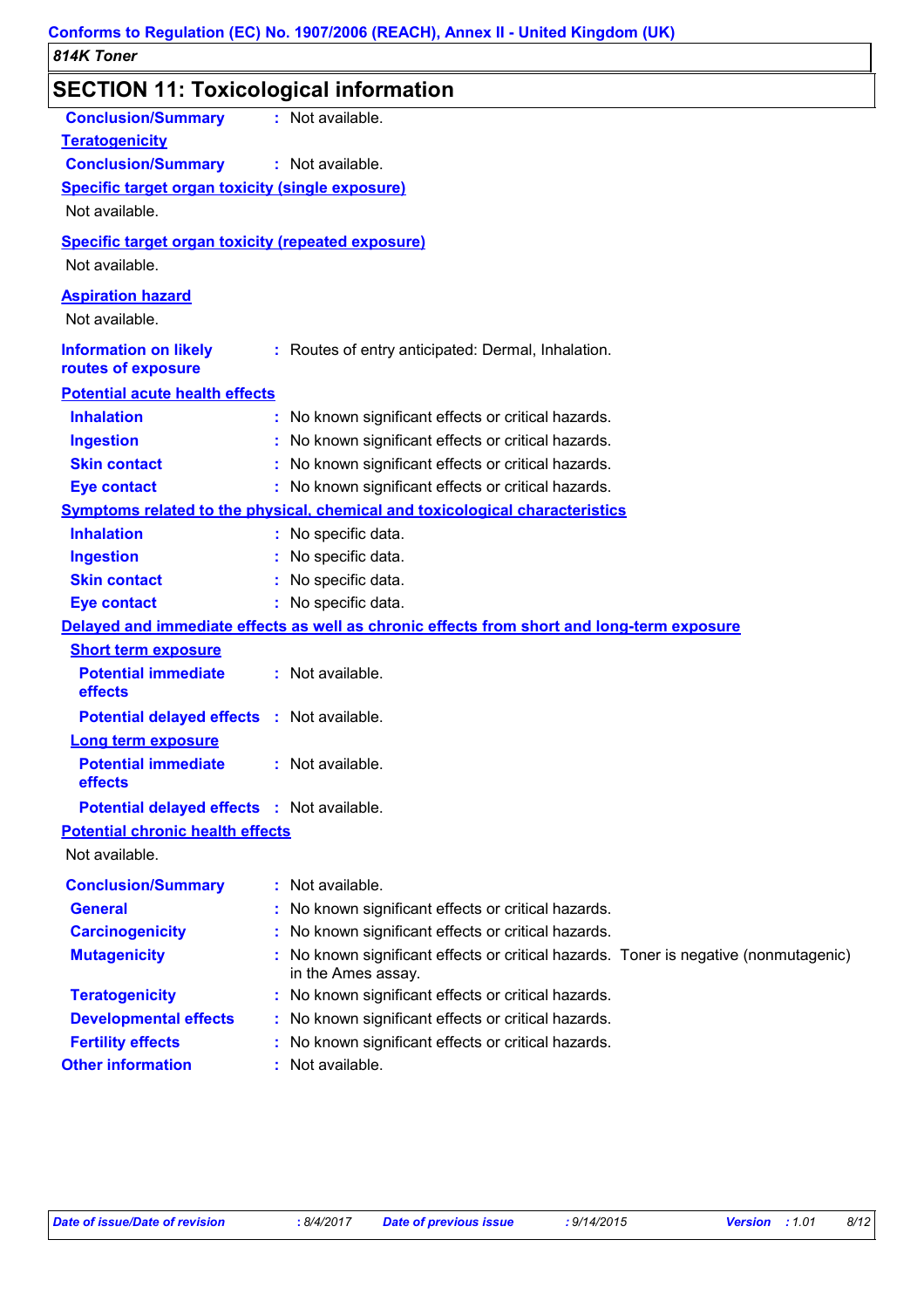# **SECTION 12: Ecological information**

### **12.1 Toxicity**

| <b>Product/ingredient name</b> | <b>Result</b>         | <b>Species</b> | <b>Exposure</b> |
|--------------------------------|-----------------------|----------------|-----------------|
| 1814K Toner                    | Acute EC50 >1000 mg/l | Daphnia        | 124 hours       |
|                                | Acute EC50 >1000 mg/l | Daphnia        | 148 hours       |

**Conclusion/Summary :** Not available.

### **12.2 Persistence and degradability**

**Conclusion/Summary :** Not available.

### **12.3 Bioaccumulative potential**

Not available.

| <b>12.4 Mobility in soil</b>                            |                  |
|---------------------------------------------------------|------------------|
| <b>Soil/water partition</b><br><b>coefficient (Koc)</b> | : Not available. |
| <b>Mobility</b>                                         | : Not available. |

| 12.5 Results of PBT and vPvB assessment |                   |  |  |
|-----------------------------------------|-------------------|--|--|
| <b>PBT</b>                              | : Not applicable. |  |  |
| <b>vPvB</b>                             | : Not applicable. |  |  |

**12.6 Other adverse effects** : No known significant effects or critical hazards.

### **SECTION 13: Disposal considerations**

The information in this section contains generic advice and guidance. The list of Identified Uses in Section 1 should be consulted for any available use-specific information provided in the Exposure Scenario(s).

### **13.1 Waste treatment methods**

| <b>Product</b>             |                                                                                                                                                                                                                                                                                                                                                                                                                                                                                                                                                      |
|----------------------------|------------------------------------------------------------------------------------------------------------------------------------------------------------------------------------------------------------------------------------------------------------------------------------------------------------------------------------------------------------------------------------------------------------------------------------------------------------------------------------------------------------------------------------------------------|
| <b>Methods of disposal</b> | : The generation of waste should be avoided or minimised wherever possible.<br>Disposal of this product, solutions and any by-products should at all times comply<br>with the requirements of environmental protection and waste disposal legislation<br>and any regional local authority requirements. Dispose of surplus and non-<br>recyclable products via a licensed waste disposal contractor. Waste should not be<br>disposed of untreated to the sewer unless fully compliant with the requirements of<br>all authorities with jurisdiction. |
| <b>Hazardous waste</b>     | : Within the present knowledge of the supplier, this product is not regarded as<br>hazardous waste, as defined by EU Directive 2008/98/EC.                                                                                                                                                                                                                                                                                                                                                                                                           |
| <b>Packaging</b>           |                                                                                                                                                                                                                                                                                                                                                                                                                                                                                                                                                      |
| <b>Methods of disposal</b> | : The generation of waste should be avoided or minimised wherever possible. Waste<br>packaging should be recycled. Incineration or landfill should only be considered<br>when recycling is not feasible.                                                                                                                                                                                                                                                                                                                                             |
| <b>Special precautions</b> | : This material and its container must be disposed of in a safe way. Empty<br>containers or liners may retain some product residues. Avoid dispersal of spilt<br>material and runoff and contact with soil, waterways, drains and sewers.                                                                                                                                                                                                                                                                                                            |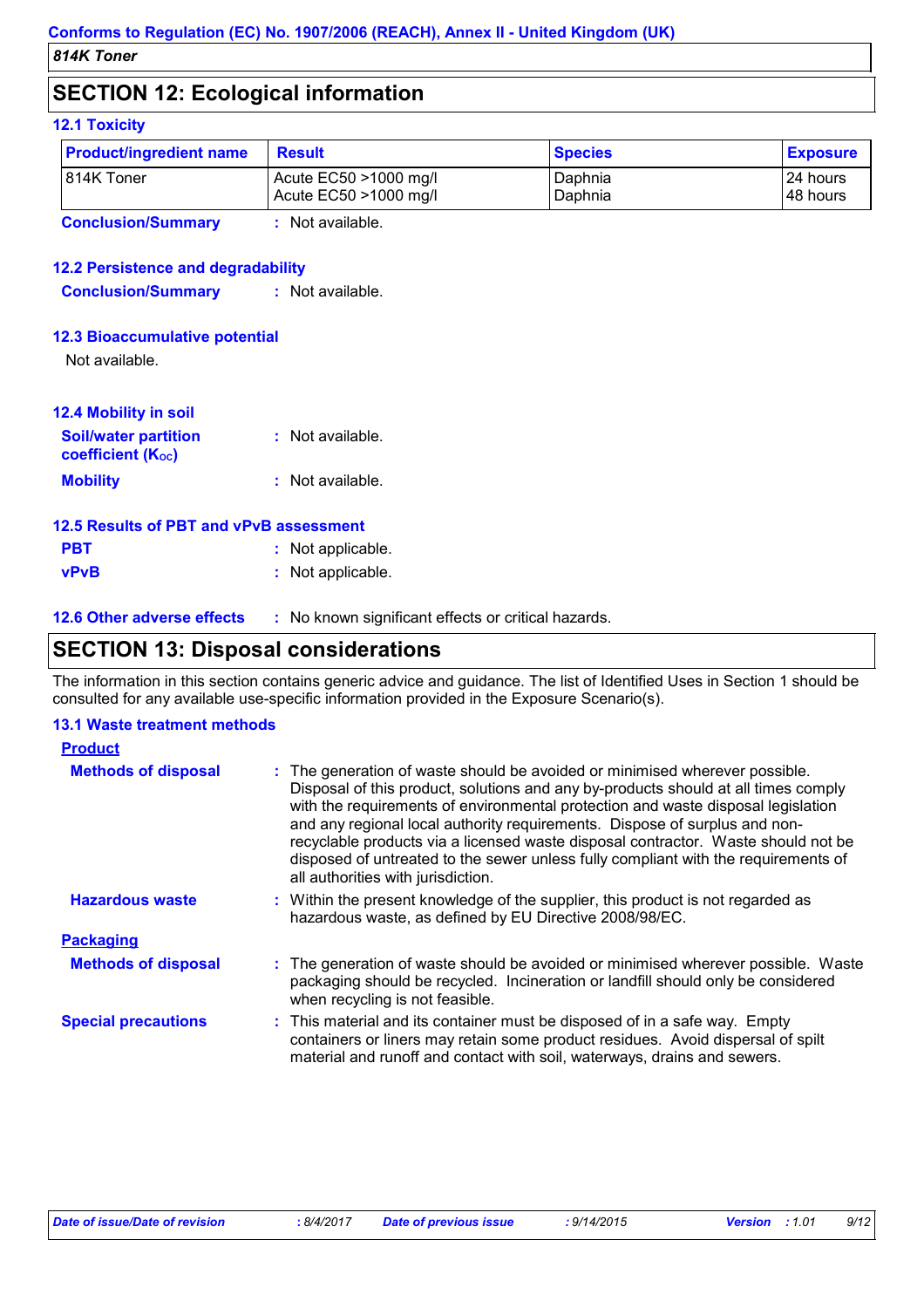# **SECTION 14: Transport information**

| <u>ULUITUITETTUUDEULIINUITIILUUT</u>      |                |                |                |                |
|-------------------------------------------|----------------|----------------|----------------|----------------|
|                                           | <b>ADR/RID</b> | <b>ADN</b>     | <b>IMDG</b>    | <b>IATA</b>    |
| 14.1 UN number                            | Not regulated. | Not regulated. | Not regulated. | Not regulated. |
| 14.2 UN proper<br>shipping name           |                |                |                |                |
| <b>14.3 Transport</b><br>hazard class(es) |                |                |                |                |
| 14.4 Packing<br>group                     |                |                |                |                |
| 14.5<br><b>Environmental</b><br>hazards   | No.            | No.            | No.            | No.            |

**user**

**14.6 Special precautions for : Transport within user's premises: always transport in closed containers that are** upright and secure. Ensure that persons transporting the product know what to do in the event of an accident or spillage.

**14.7 Transport in bulk according to Annex II of Marpol and the IBC Code :** Not available.

### **SECTION 15: Regulatory information**

**15.1 Safety, health and environmental regulations/legislation specific for the substance or mixture**

### **EU Regulation (EC) No. 1907/2006 (REACH)**

**Annex XIV - List of substances subject to authorisation**

### **Annex XIV**

None of the components are listed.

**Substances of very high concern**

None of the components are listed.

**Annex XVII - Restrictions on the manufacture, placing on the market and use of certain dangerous substances, mixtures and articles** : Not applicable.

#### **Other EU regulations**

**Ozone depleting substances (1005/2009/EU)** Not listed.

**Prior Informed Consent (PIC) (649/2012/EU)** Not listed.

**Seveso Directive**

This product is not controlled under the Seveso Directive.

### **International regulations**

**Chemical Weapon Convention List Schedules I, II & III Chemicals**

Not listed.

### **Montreal Protocol (Annexes A, B, C, E)**

*Date of issue/Date of revision* **:** *8/4/2017 Date of previous issue : 9/14/2015 Version : 1.01 10/12*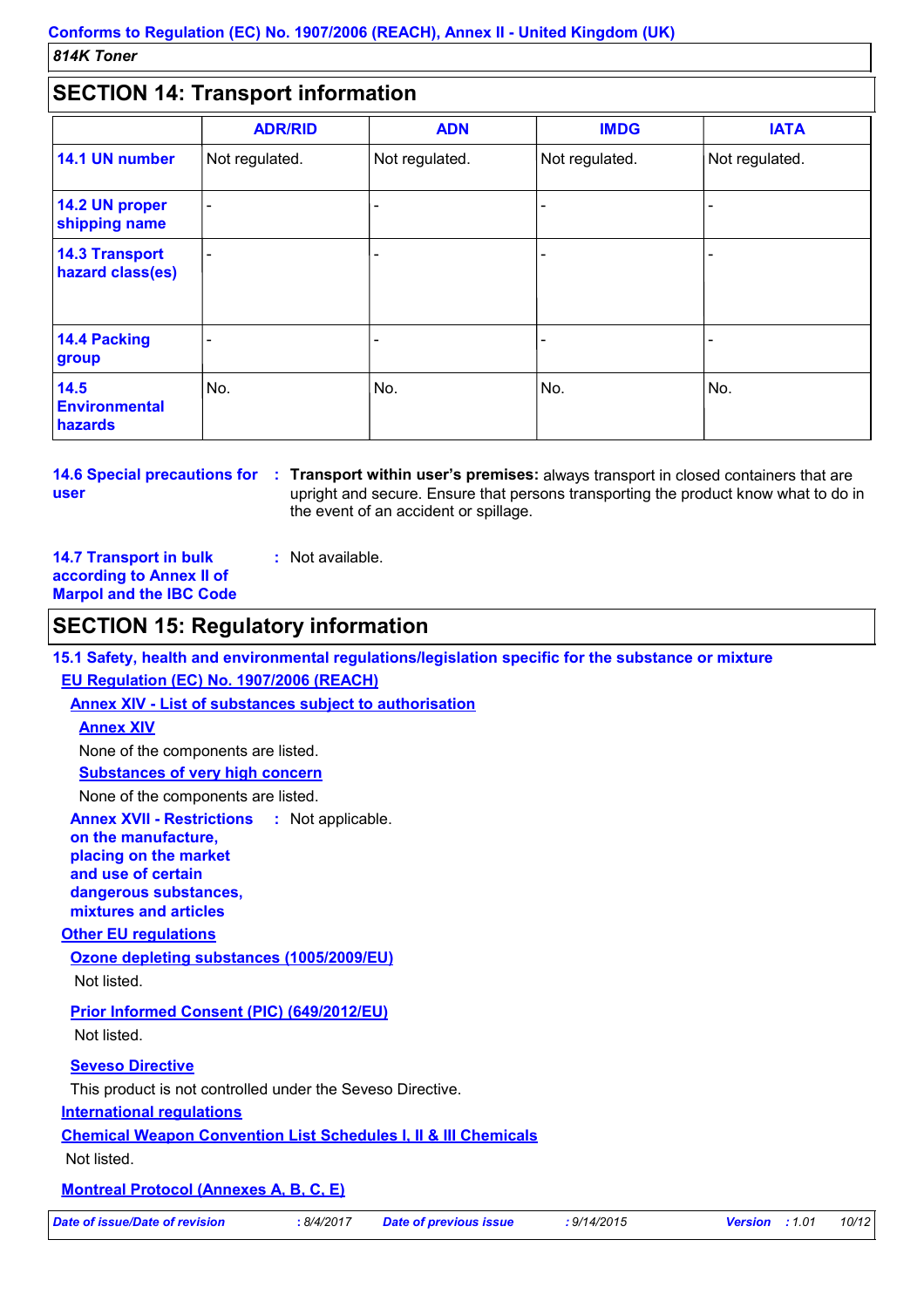# **SECTION 15: Regulatory information**

Not listed.

| Not listed.                                                          | <b>Stockholm Convention on Persistent Organic Pollutants</b>                                                                                                    |
|----------------------------------------------------------------------|-----------------------------------------------------------------------------------------------------------------------------------------------------------------|
| Not listed.                                                          | <b>Rotterdam Convention on Prior Informed Consent (PIC)</b>                                                                                                     |
| <b>UNECE Aarhus Protocol on POPs and Heavy Metals</b><br>Not listed. |                                                                                                                                                                 |
| <b>Inventory list</b>                                                |                                                                                                                                                                 |
| <b>AICS (Australia)</b>                                              | : All ingredients are listed in Australian Inventory of Chemical Substances (AICS),<br>have been registered, or are exempt.                                     |
| <b>China inventory (IECSC)</b>                                       | : All ingredients are listed on the Chinese inventory (IECSC) or are exempt.                                                                                    |
| <b>DSL/NDSL</b>                                                      | : All ingredients are listed on the Canadian Domestic Substances List (DSL), have<br>been registered on the Non-Domestic Substances List (NDSL), or are exempt. |
| <b>ENCS (Japan)</b>                                                  | : All ingredients are listed on the Japanese Existing and New Chemical Substances<br>(ENCS) list, have been registered, or are exempt.                          |
| <b>Philippines inventory</b><br>(PICCS)                              | : All ingredients are listed on the Philippines Inventory (PICCS) or are exempt.                                                                                |
| <b>Korea inventory (KECI)</b>                                        | : All ingredients are listed on the Korean Existing Chemicals List (ECL), have been<br>registered, or are exempt.                                               |
| <b>United States inventory</b><br>(TSCA 8b)                          | All ingredients are listed on the Toxic Substances Control Act (TSCA) inventory,<br>have been registered, or are exempt.                                        |
| <b>15.2 Chemical safety</b><br>assessment                            | This product contains substances for which Chemical Safety Assessments are still<br>required.                                                                   |

# **SECTION 16: Other information**

 $\nabla$  Indicates information that has changed from previously issued version.

| <b>Abbreviations and</b><br>acronyms                     | $:$ ATE = Acute Toxicity Estimate<br>CLP = Classification, Labelling and Packaging Regulation [Regulation (EC) No.<br>1272/2008]<br>DNEL = Derived No Effect Level<br>EUH statement = CLP-specific Hazard statement<br><b>PNEC = Predicted No Effect Concentration</b><br><b>RRN = REACH Registration Number</b> |
|----------------------------------------------------------|------------------------------------------------------------------------------------------------------------------------------------------------------------------------------------------------------------------------------------------------------------------------------------------------------------------|
| <b>Key literature references</b><br>and sources for data | $\therefore$ Regulation (EC) No. 1272/2008 [CLP]<br>International transport regulations<br>Occupational exposure limits<br>IATA Dangerous Goods Regulation (DGR) 58th Edition 2017                                                                                                                               |

### **Procedure used to derive the classification according to Regulation (EC) No. 1272/2008 [CLP/GHS]**

| <b>Classification</b> | <b>Justification</b> |
|-----------------------|----------------------|
| Not classified.       |                      |

### **Full text of abbreviated H statements**

Not applicable.

### **Full text of classifications [CLP/GHS]**

Not applicable.

| Date of printing                          | : 8/4/2017 |
|-------------------------------------------|------------|
| Date of issue/ Date of<br><b>revision</b> | : 8/4/2017 |

*Date of issue/Date of revision* **:** *8/4/2017 Date of previous issue : 9/14/2015 Version : 1.01 11/12*